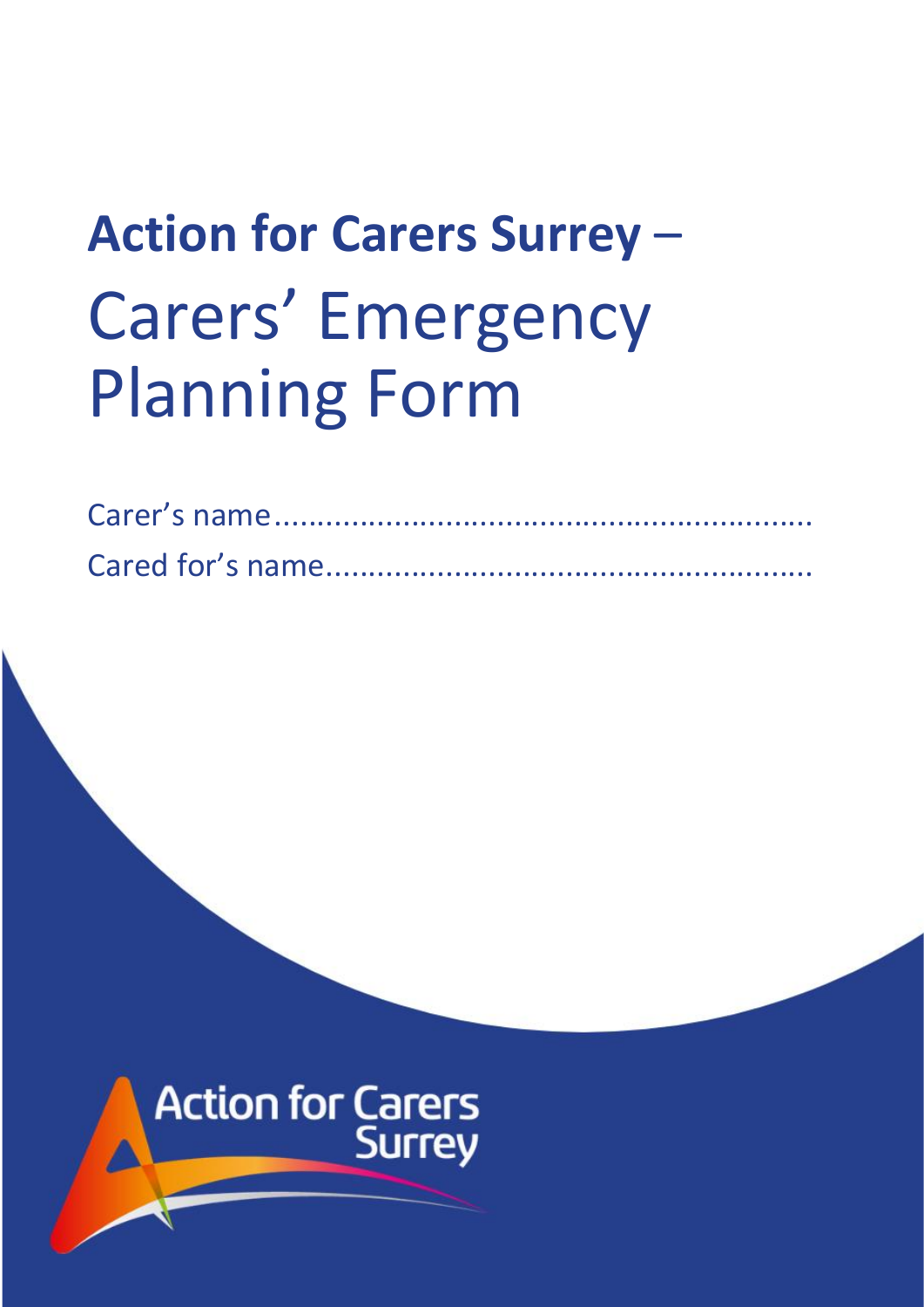#### **Contents**

| Section 3: DETAILS OF DEPENDENT CHILDREN OR YOUNG CARERS IN THE HOUSEHOLD 6 |  |
|-----------------------------------------------------------------------------|--|
|                                                                             |  |
|                                                                             |  |
|                                                                             |  |
|                                                                             |  |
|                                                                             |  |
|                                                                             |  |
|                                                                             |  |
|                                                                             |  |
|                                                                             |  |
|                                                                             |  |
|                                                                             |  |
|                                                                             |  |
|                                                                             |  |
|                                                                             |  |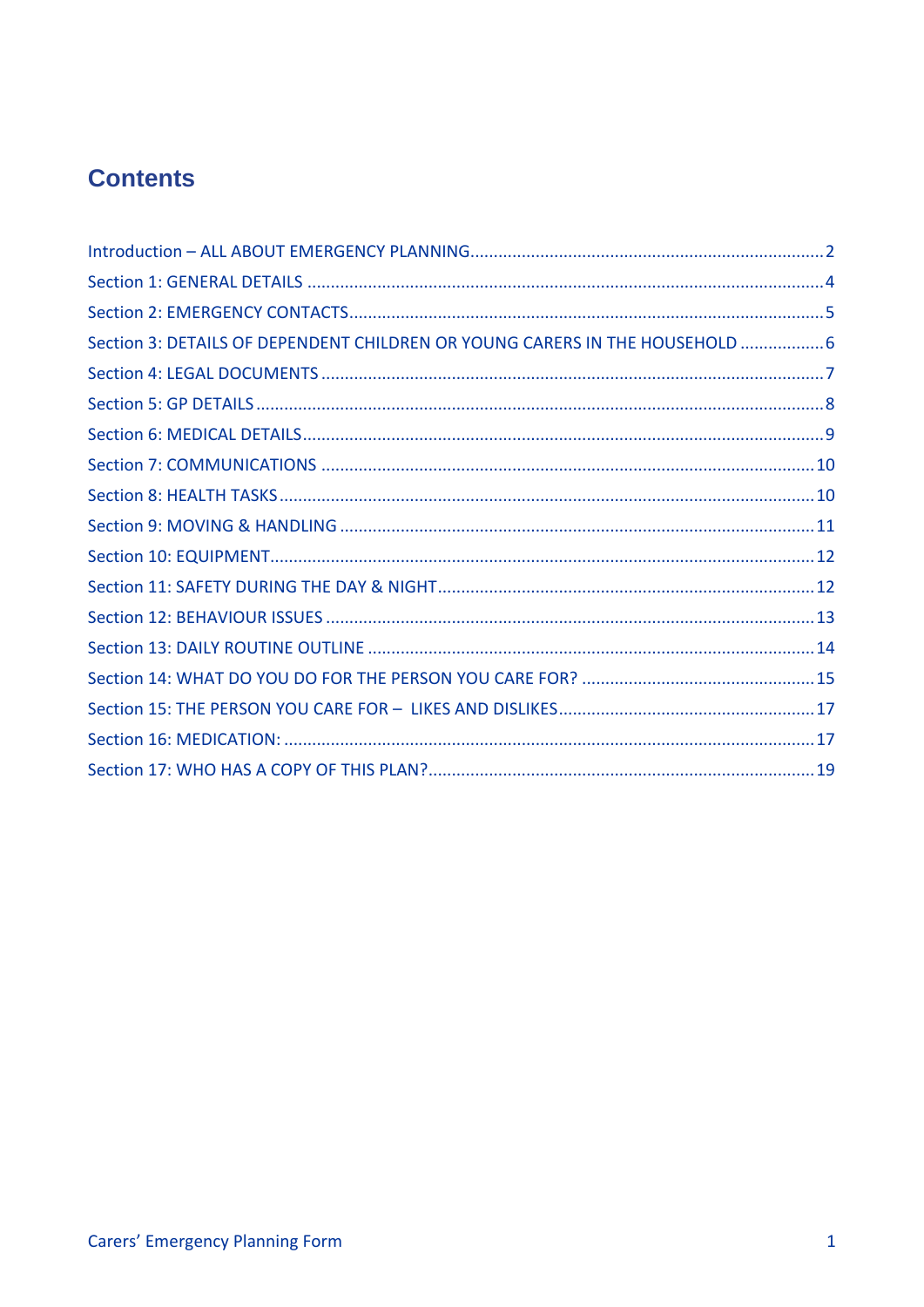### <span id="page-2-0"></span>**Introduction – ALL ABOUT EMERGENCY PLANNING**

#### **What is Emergency Planning?**

As carers we like to think that we will always be there when needed but sometimes this is not possible. This could be for many reasons from the frustrating dilemma such as:

- You may become very unwell very suddenly or be injured and be unable to carry out your usual caring role even if you are not in hospital.
- Unplanned admission to hospital following an accident or a medical emergency
- You may have a domestic emergency which must be dealt with (i.e. fire, flooding)
- Family emergency, such as a relative or other dependent being taken ill or a death in the family
- Risk to your employment on a particular occasion. For example, unexpected or unplanned changes to your usual work routine, such as a need to travel away from home/work base.
- Attendance at a funeral to be held within 24 hours of a person's death
- Breakdown of care arrangements

An Emergency Plan is there so that the person you are caring for is supported at the earliest opportunity and you have peace of mind that there is something in place if you cannot provide the care for whatever the reason.

#### **Making the Emergency Plan Known**

Of course, having a plan is one thing, other people knowing about it is another. If you have family or friends that can help out you must include their contacts details on the plan and get them to sign and date the Emergency Plan. It is important they sign to confirm they understand that they may be called and agree to their information to be shared with other professionals, this would usually be on a need to know basis only

If, for some bizarre reason you fell unconscious and then into a coma, you would not be able to communicate – how would anyone know your circumstances?

#### **You should:**

- Complete this Carers Emergency Planning Form.
- Carry a card in your purse or wallet stating that you are a carer. The Carers Emergency Card is available from Action for Carers or your GP.
- Inform your GP that you are a carer. Depending on the system used, this may show up when your medical records are accessed.
- Complete this plan and give a copy to a trusted person, this could be someone you have identified as an emergency contact.
- Give a copy to your GP
- Keep the plan updated, keep it secure, and do tell people you trust where it is located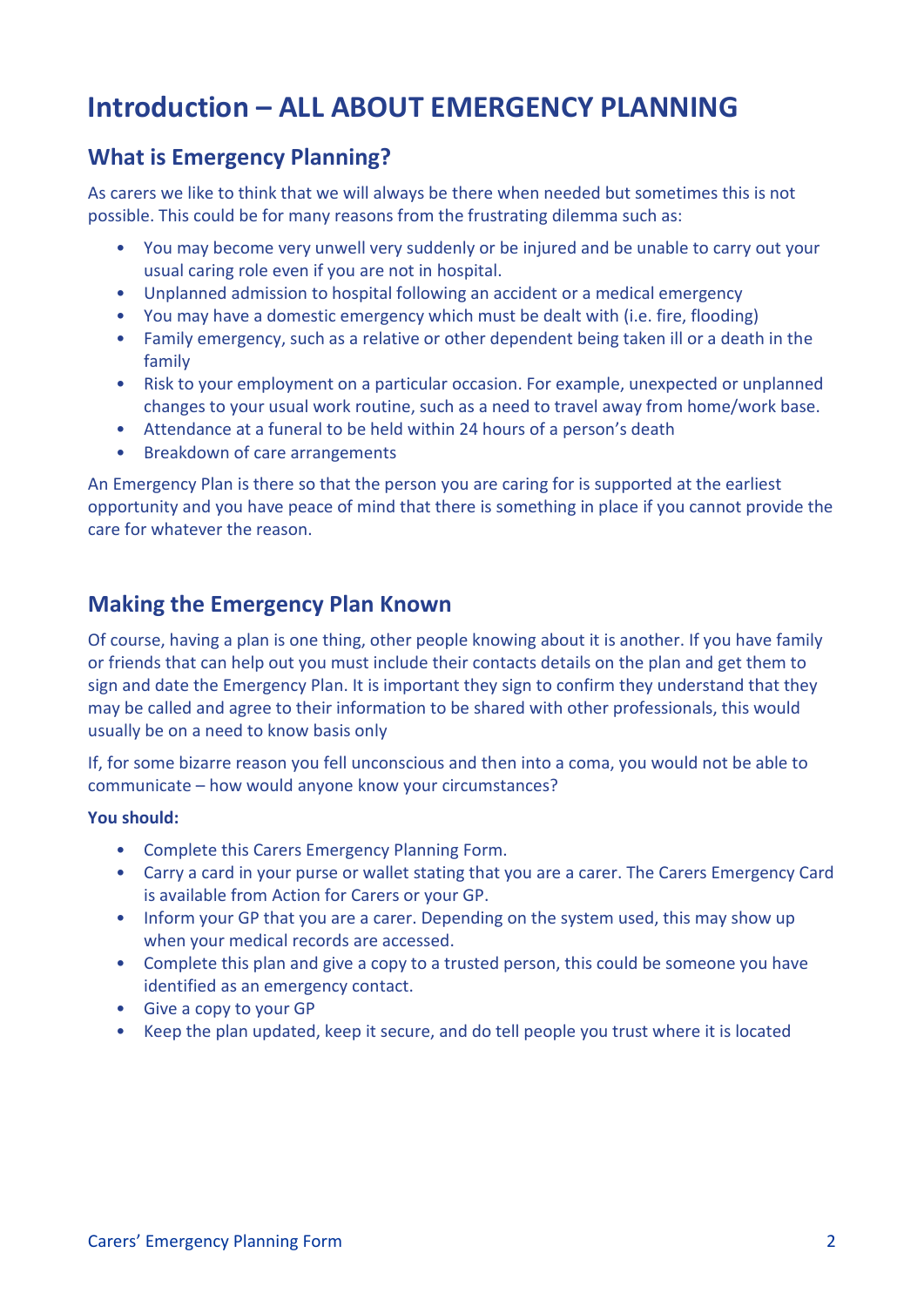#### **What happens next?**

#### **Who could help out in an emergency?**

If you have family or friends that can help out in an emergency, please obtain their permission to be included on this form and, let them know where you will keep the form and if possible give them a copy of your Emergency Plan.

It is important they understand that they may be called in an emergency and agree for their information to be included on this form and on your Carers Emergency Card.

You can record contact details of up to three people you know and trust who can help you and/or the person you care for when needed. If possible, they should be able to be available to provide support within 2-3 hours.

In the case where an emergency service (fire, police or ambulance) is involved, your Carers Emergency Card will alert them of the fact that you are a carer and they will call either one of your emergency contacts. An emergency service may also attend your home which may disturb the person you care for, it is therefore very important that any information which is needed is available so that any upset or disturbance is minimised.

#### **You should:**

Keep this completed Emergency Plan with other documents. There may be other documents in the home which are used by you or other professionals who visit e.g. Care Support Workers, Health Workers, nurses, social services etc. Keep this document with your other documents and **keep it updated whenever things change**.

Ensure that your emergency contacts know where you keep the plan and also give them a copy of your Emergency Plan.

We hope that you will never find yourself in a situation where you need to use your Emergency Plan. However we trust that having made these arrangements, it will give you 'peace of mind'.

#### **Guidance to help you to complete your Emergency Plan:**

Before completing your plan, have a good think about the people who you can rely on for support who you can include in your emergency plan.

You can get assistance to help you complete this form by making an appointment with one of our Advisors.

Make sure that you have the phone number of all relevant organisations on your mobile phone, in case you need to contact them. It would be useful to add these numbers to the Contact List in your Emergency Plan.

If you have a pet, make sure that the emergency contacts have details about how to look after them. You may want to make a separate list about this.

If there is a young person providing care in your family or is one of your emergency contacts, make sure that their school knows about this.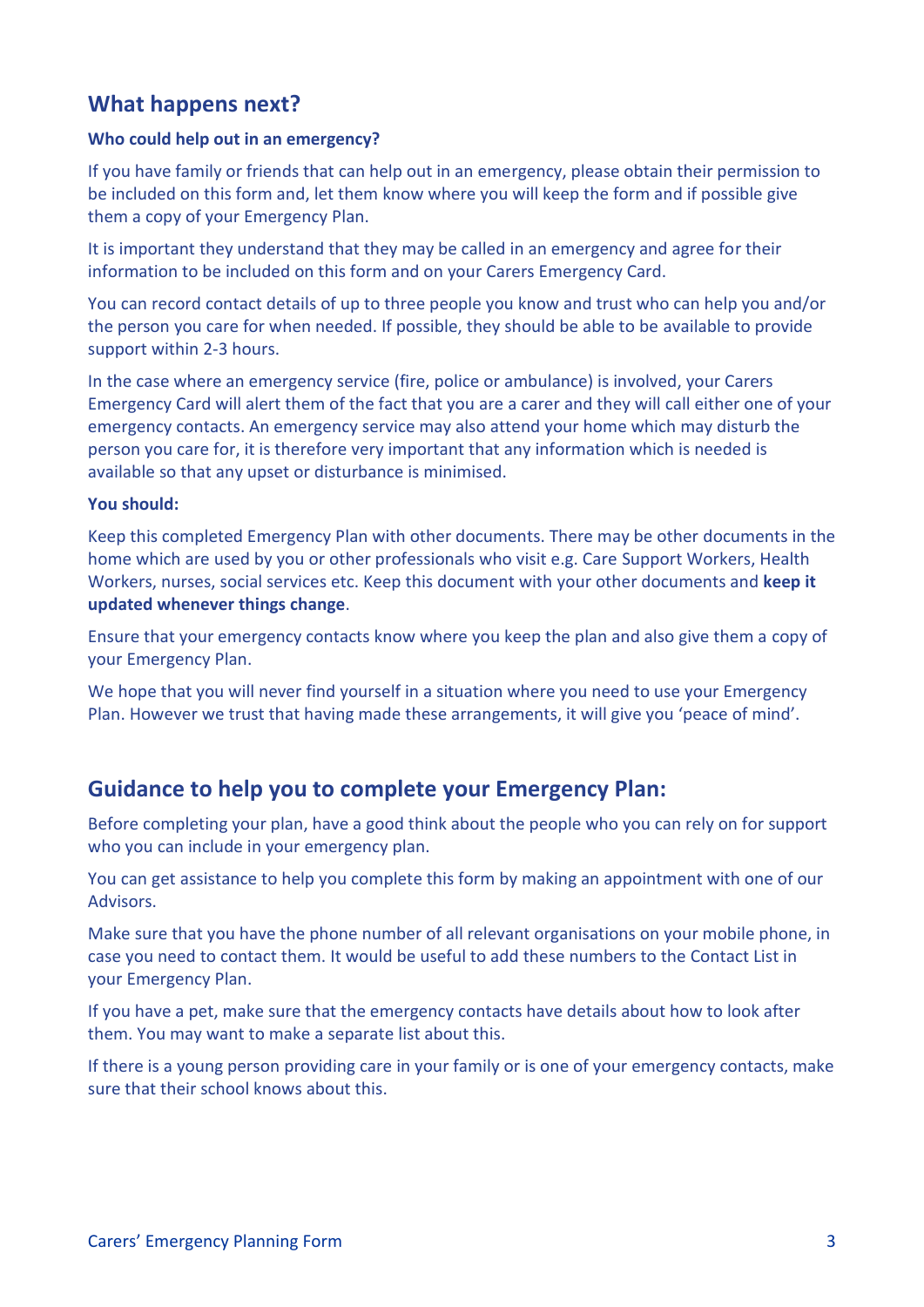### <span id="page-4-0"></span>**Section 1: GENERAL DETAILS**

Date updated: \_\_ \_ / \_\_ \_ / \_\_ \_\_ \_ \_

My name is:

The name of the person I care for is:

They like to be called:

Their address is:

Postcode:

Their date of birth is:

They can be contacted by:

If you need to gain access to the property where the person I care for lives, a key is held by:

Name:

Home tel:

Mobile:

Address:

Postcode: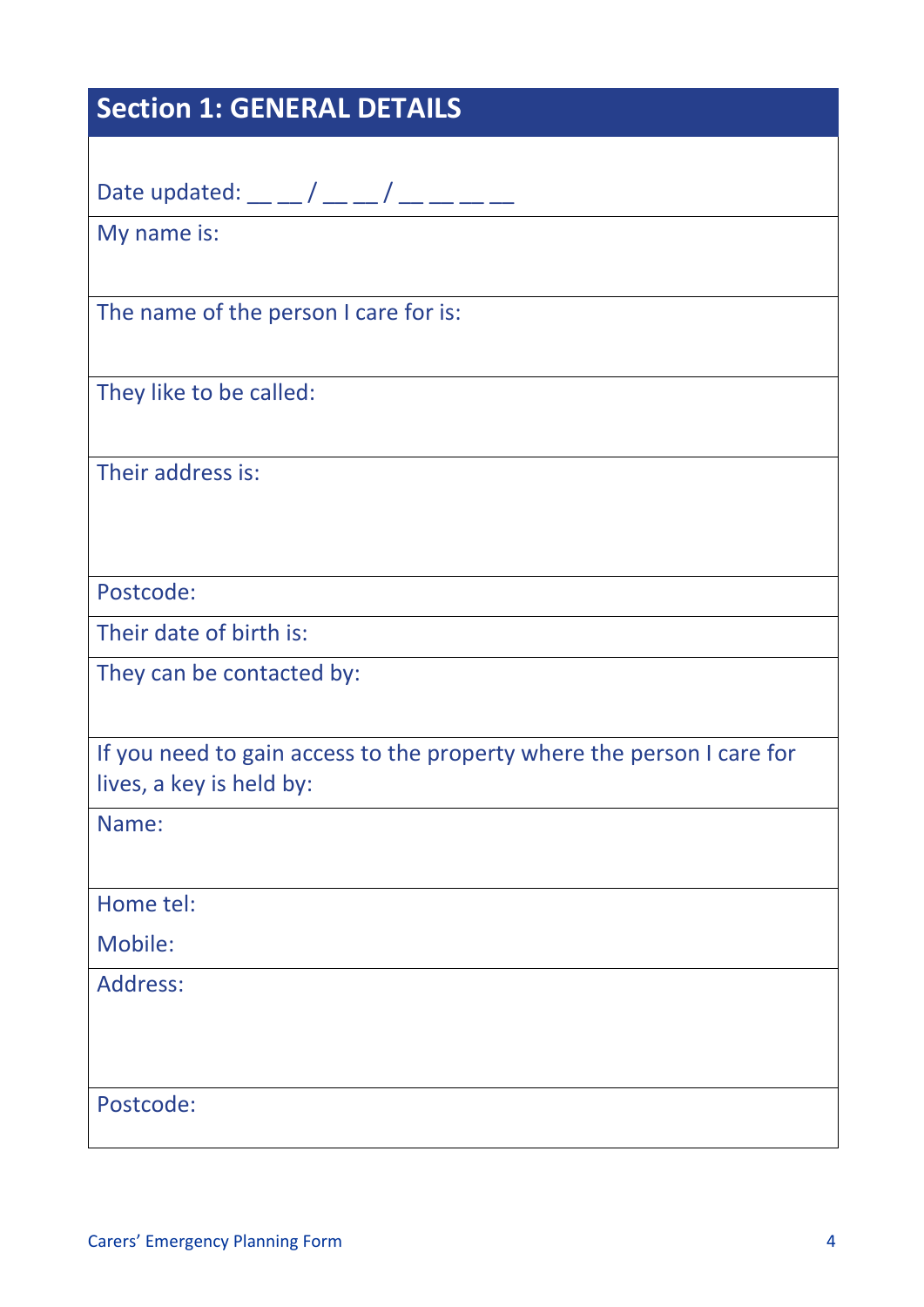<span id="page-5-0"></span>

| <b>Section 2: EMERGENCY CONTACTS</b>                                                                                                               |  |  |
|----------------------------------------------------------------------------------------------------------------------------------------------------|--|--|
| If I am not able to provide care, because of an emergency, please<br>contact one of the following, who are listed in order of preference:          |  |  |
| <b>Contact 1</b>                                                                                                                                   |  |  |
| First name:                                                                                                                                        |  |  |
| Last name:                                                                                                                                         |  |  |
| Address:                                                                                                                                           |  |  |
| Home tel:                                                                                                                                          |  |  |
| Mobile:                                                                                                                                            |  |  |
| Work tel:                                                                                                                                          |  |  |
| Relationship to the cared for person:                                                                                                              |  |  |
| I agree to be contacted in an emergency to provide support and that may<br>details can be shared on a need to know basis with other professionals. |  |  |
| Signature:                                                                                                                                         |  |  |
| Do they have keys to your house?<br>YES<br><b>NO</b>                                                                                               |  |  |
| <b>Contact 2</b>                                                                                                                                   |  |  |
| First name:                                                                                                                                        |  |  |
| Last name:                                                                                                                                         |  |  |
| Address:                                                                                                                                           |  |  |
| Home tel:                                                                                                                                          |  |  |
| Mobile:                                                                                                                                            |  |  |
| Work tel:                                                                                                                                          |  |  |
| Relationship to the cared for person:                                                                                                              |  |  |
| I agree to be contacted in an emergency to provide support and that may<br>details can be shared on a need to know basis with other professionals. |  |  |
| <b>Signature:</b>                                                                                                                                  |  |  |
| Do they have keys to your house?<br>NO<br>YES                                                                                                      |  |  |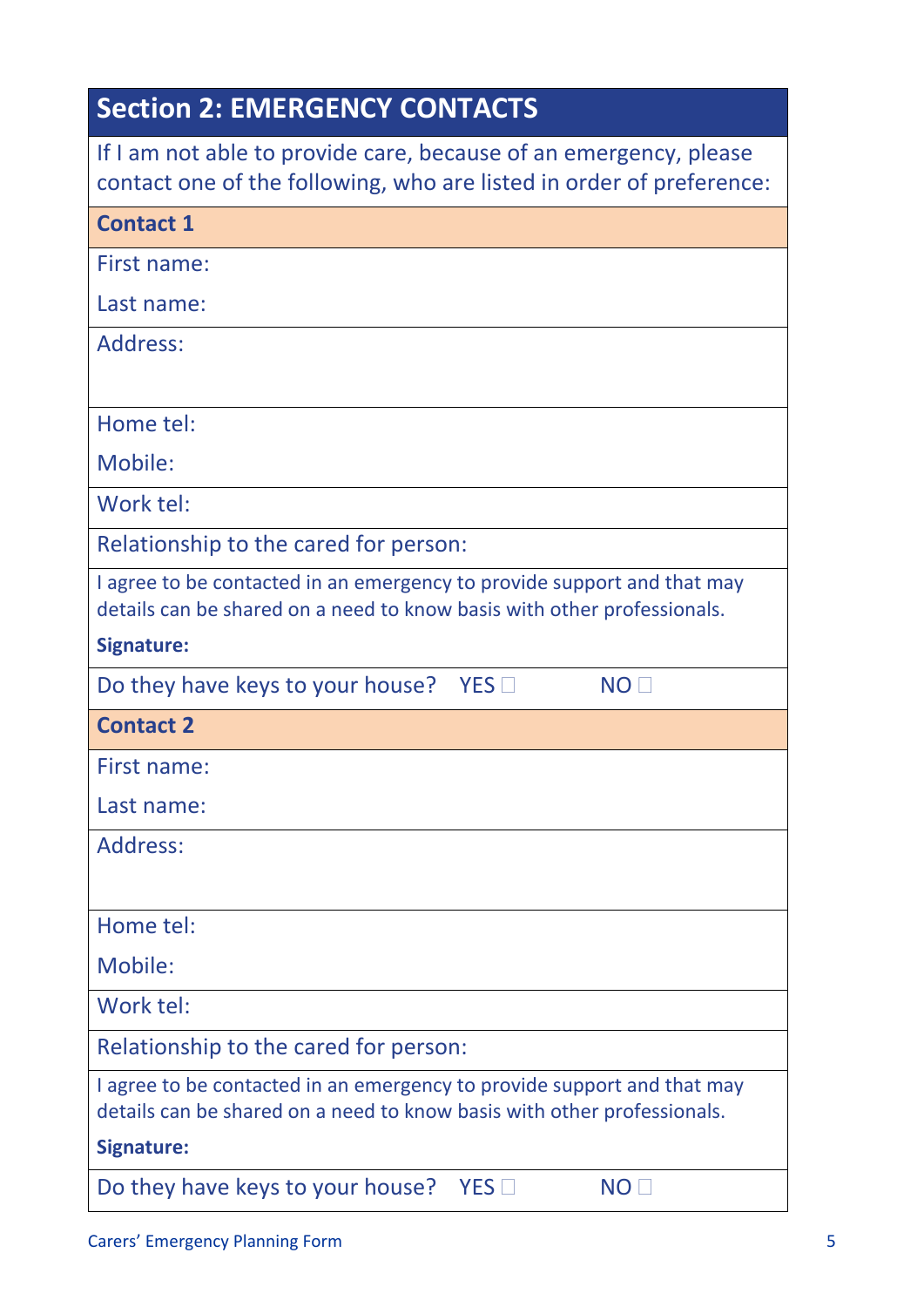| Does the person you care for currently receive support from a   |  |  |
|-----------------------------------------------------------------|--|--|
| Care Agency, Personal Assistant or Private Carer?               |  |  |
| $YES \Box$<br>NO <sub>1</sub>                                   |  |  |
| <b>Provider/Agency Name:</b>                                    |  |  |
| Address:                                                        |  |  |
|                                                                 |  |  |
| Tel:                                                            |  |  |
| Email:                                                          |  |  |
| Important Notice: The care provider may be contacted to provide |  |  |

support in the event of an emergency.

# <span id="page-6-0"></span>**Section 3: DETAILS OF DEPENDENT CHILDREN OR YOUNG CARERS IN THE HOUSEHOLD**

| First name:                     |                          |
|---------------------------------|--------------------------|
| Last name:                      |                          |
| Date of birth:                  |                          |
| Please tick relevant box:       |                          |
| Helps out with caring $\Box$    | Is a dependent $\square$ |
| First name:                     |                          |
| Last name:                      |                          |
| Date of birth:                  |                          |
| Please tick relevant box:       |                          |
| Helps out with caring $\Box$    | Is a dependent $\square$ |
| First name:                     |                          |
| Last name:                      |                          |
| Date of birth:                  |                          |
| Please tick relevant box:       |                          |
| Helps out with caring $\square$ | Is a dependent $\square$ |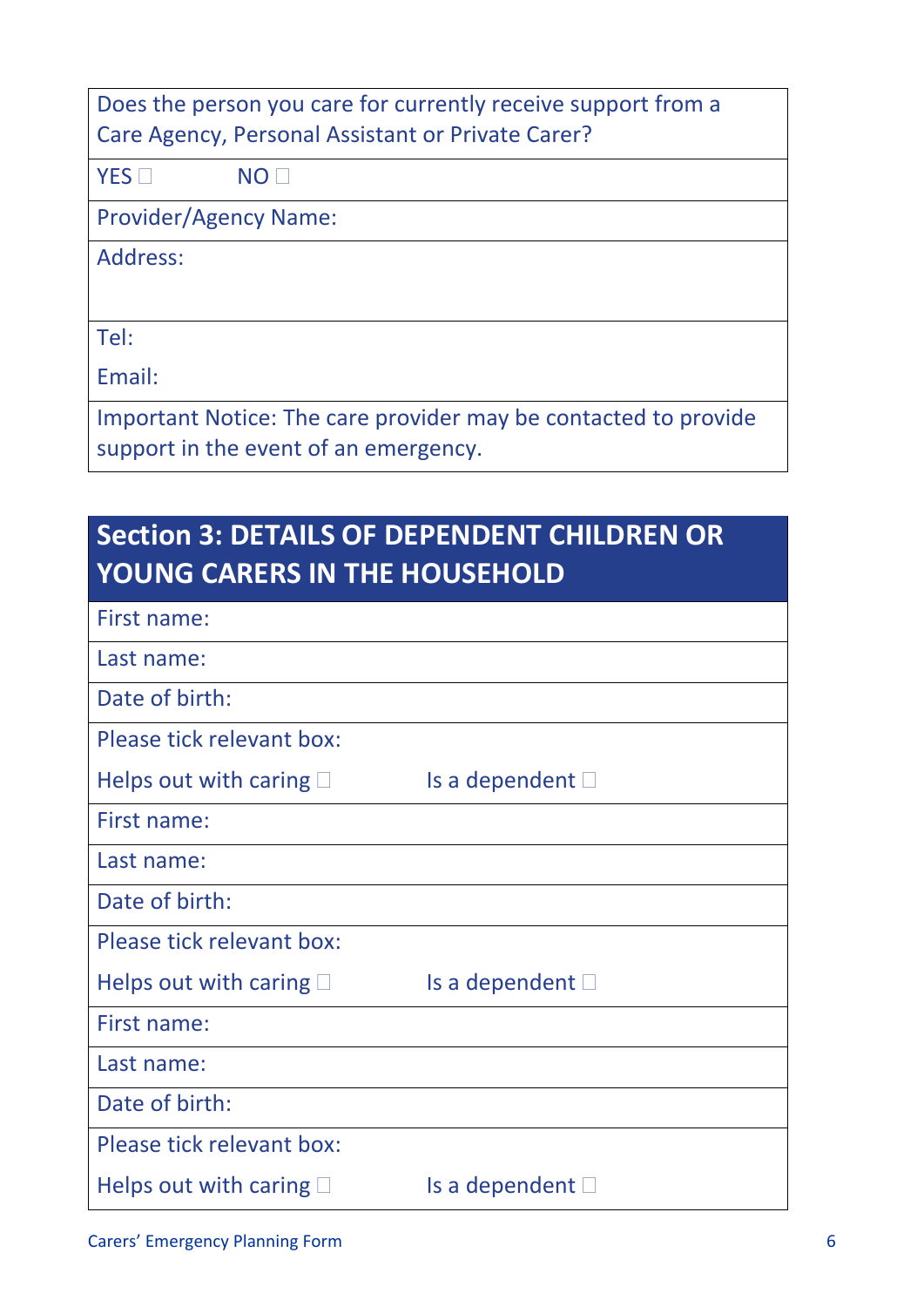| First name:                                                          |  |  |
|----------------------------------------------------------------------|--|--|
| Last name:                                                           |  |  |
| Date of birth:                                                       |  |  |
| Please tick relevant box:                                            |  |  |
| Is a dependent $\Box$<br>Helps out with caring $\square$             |  |  |
|                                                                      |  |  |
| Will the needs of the children also be met by the emergency          |  |  |
| YES<br>NO <sub>1</sub><br>contacts in this plan?                     |  |  |
| If not, is there anyone else we should contact? (please give details |  |  |
| below)                                                               |  |  |
| Name:                                                                |  |  |
| Address:                                                             |  |  |
|                                                                      |  |  |
| Home tel:                                                            |  |  |
| Mobile:                                                              |  |  |
| Work tel:                                                            |  |  |
| Email:                                                               |  |  |
| Relationship to you:                                                 |  |  |

<span id="page-7-0"></span>

| <b>Section 4: LEGAL DOCUMENTS</b>       |                 |                 |  |
|-----------------------------------------|-----------------|-----------------|--|
| <b>Lasting Power of Attorney (LPA):</b> |                 |                 |  |
| I have LPA (Finances):                  | YES             | <b>NO</b>       |  |
| Held by:                                |                 |                 |  |
| I have LPA (Health and Wellbeing):      | YES             | NO <sub>1</sub> |  |
| Held by:                                |                 |                 |  |
| I have a Court of Protection:           | $YES \Box$      | NO <sub>1</sub> |  |
| Held by:                                |                 |                 |  |
| I have Deputyship:                      | <b>YFS</b><br>ш | NO LI           |  |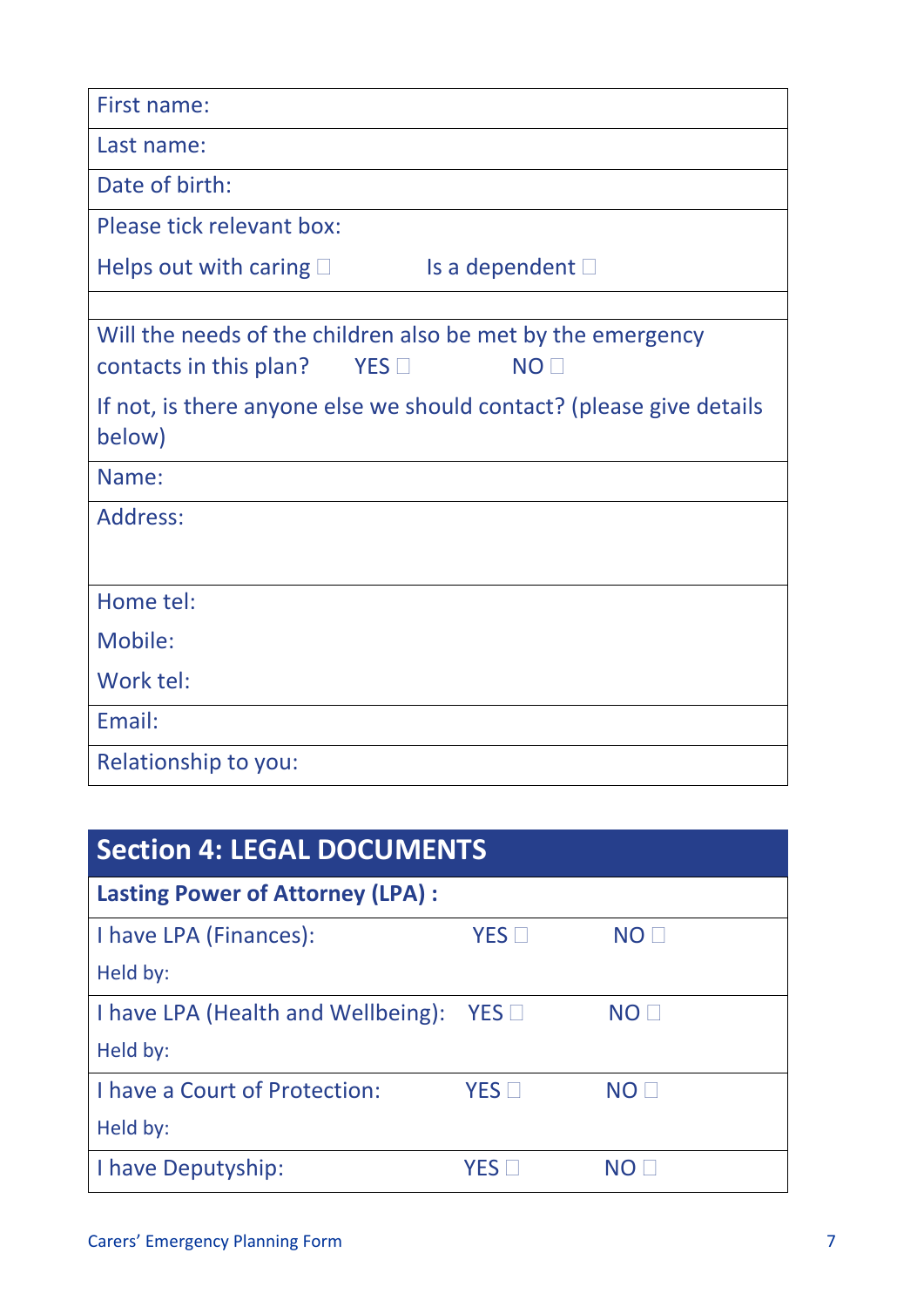#### Held by:

Statement of Assets: this is attached to this document

Held by:

### <span id="page-8-0"></span>**Section 5: GP DETAILS**

**My** GP is: Dr

The Practice name is:

Telephone number:

Practice Address:

The GP of the person I **care for** is: Dr

The Practice is called:

Telephone number:

Practice address:

The pharmacy who usually dispenses the medication for the person I care for is:

Pharmacy address:

Telephone number:

*A list of the medications is at the end of this plan – This is so that it can be more easily updated without having to write other details in this form again.*

There is a Message in A Bottle in the fridge

 $Yes \Box$  No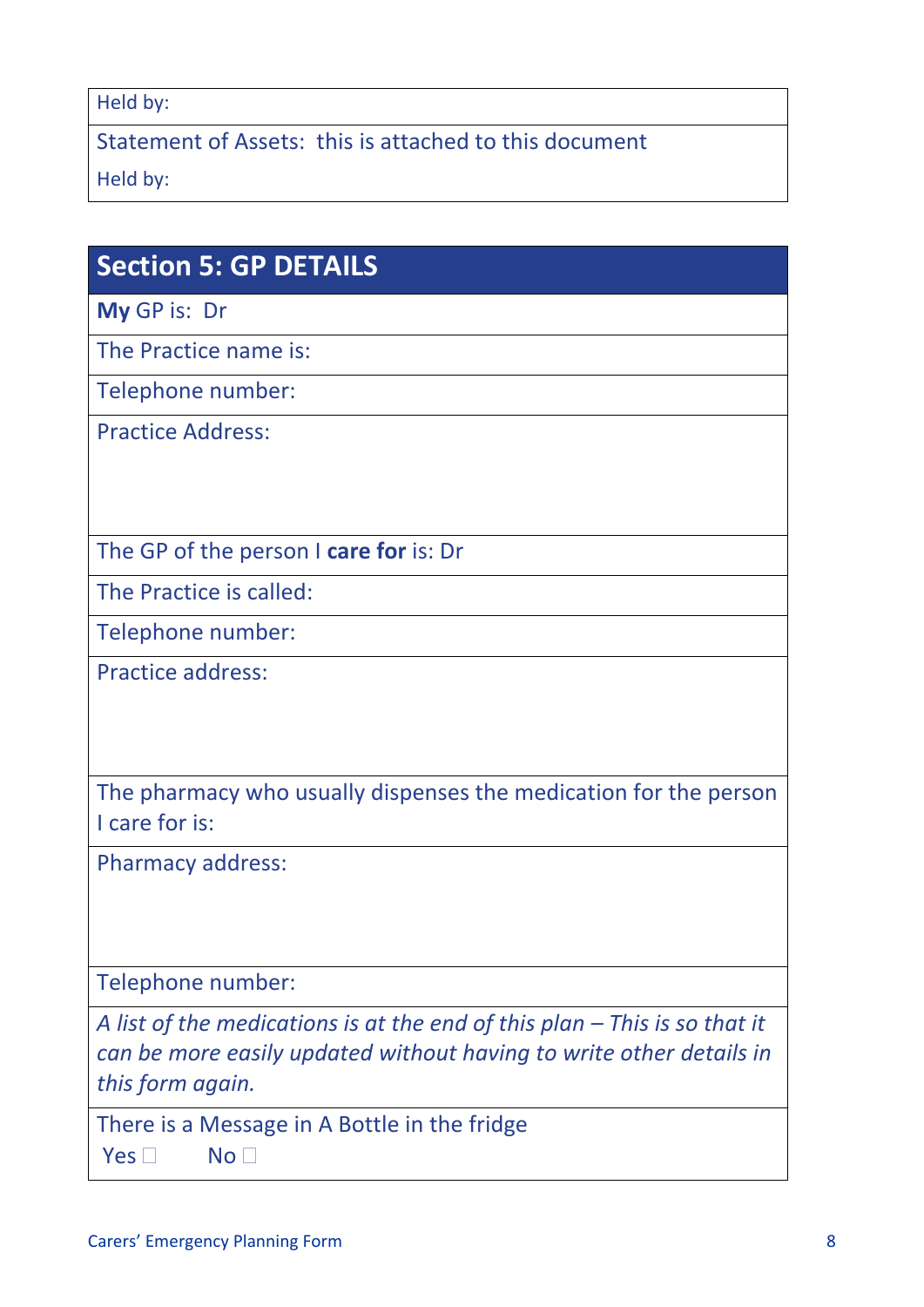# <span id="page-9-0"></span>**Section 6: MEDICAL DETAILS** Does the cared for person experience any of the following:

(please tick all that apply) Alzheimer's □Hard of hearing □Diabetes Dementia  $\Box$  Swallowing difficulties  $\Box$  Stroke / TIA  $\Box$  Multiple Sclerosis  $\Box$  Parkinson's Disease  $\Box$  Confusion  $\Box$  Forgetfulness  $\Box$  Visual impairment  $\Box$  Renal problems  $\Box$  Deaf  $\Box$  High Blood Pressure  $\Box$  Arthritis Learning disability  $\Box$  Low Blood Pressure  $\Box$  Osteoporosis Autistic Spectrum  $\Box$  Heart problems  $\Box$  Poor mobility  $\Box$  Epilepsy  $\Box$  Breathing difficulties  $\Box$  Prone to falls Requires oxygen  $\Box$  Wheelchair user  $\Box$  Cancer Mental Health Problems Other (please specify) e.g. other medical condition, any allergies the cared for person may have or other medical information you

think is important: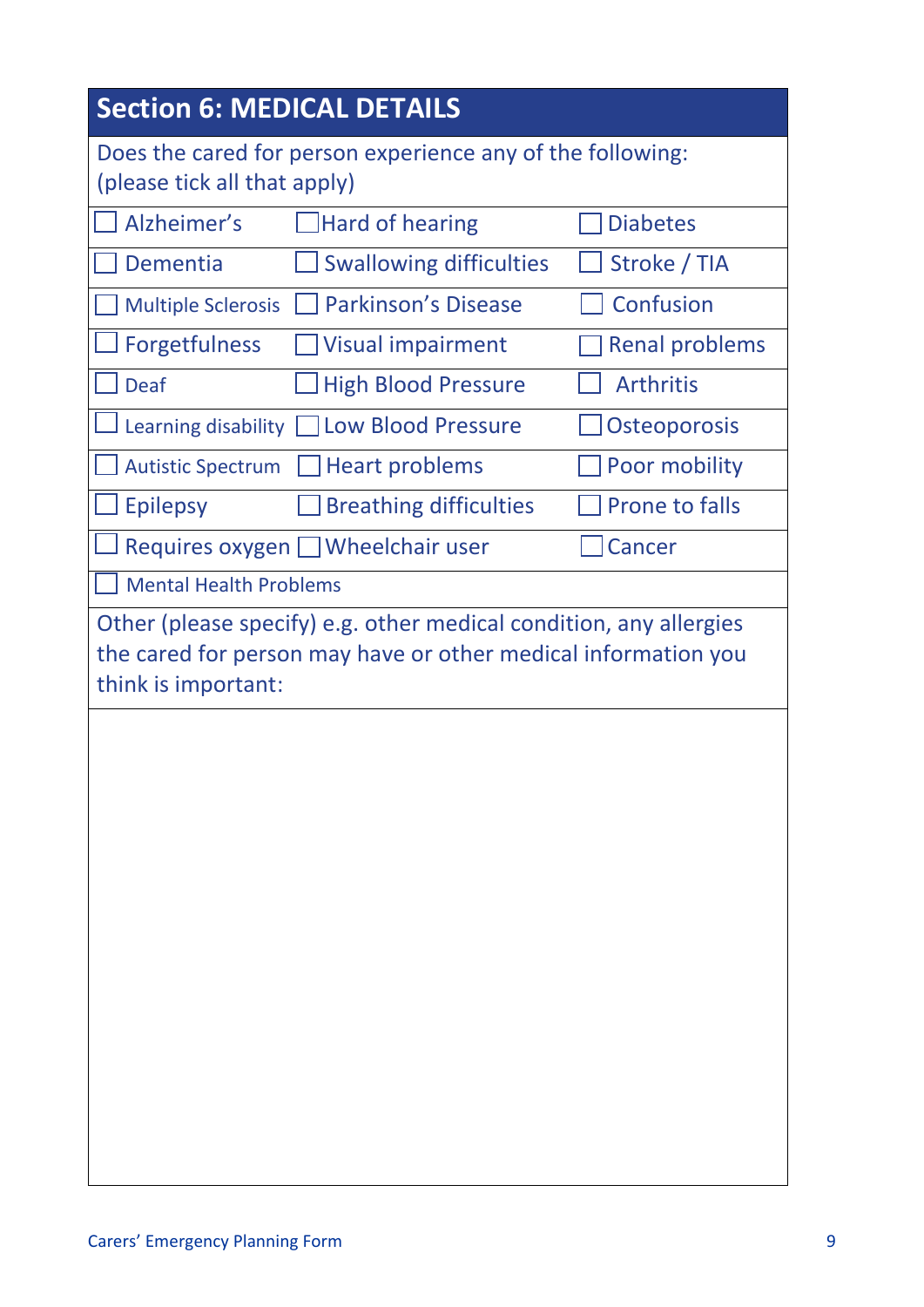<span id="page-10-1"></span><span id="page-10-0"></span>

| <b>Section 7: COMMUNICATIONS</b>                                                                                                                                  |
|-------------------------------------------------------------------------------------------------------------------------------------------------------------------|
| Cared for people often maintain they can care for themselves and<br>everything is fine. If they are asked questions, can their replies<br>generally be relied on? |
| No <sub>1</sub><br>Yes $\Box$                                                                                                                                     |
| Please give any notes about their communication e.g. language,<br>interpretation, repeat words, speak slowly, write things down, etc.                             |
|                                                                                                                                                                   |
|                                                                                                                                                                   |
|                                                                                                                                                                   |
|                                                                                                                                                                   |
|                                                                                                                                                                   |
|                                                                                                                                                                   |
|                                                                                                                                                                   |
| <b>Section 8: HEALTH TASKS</b>                                                                                                                                    |
| Does there person you care for need support with nursing tasks<br>E.g. wound care, injections etc? Yes $\square$<br>No <sub>1</sub>                               |
| Please describe the type of task, frequency and who carries out the<br>task                                                                                       |
|                                                                                                                                                                   |
|                                                                                                                                                                   |
|                                                                                                                                                                   |
|                                                                                                                                                                   |
|                                                                                                                                                                   |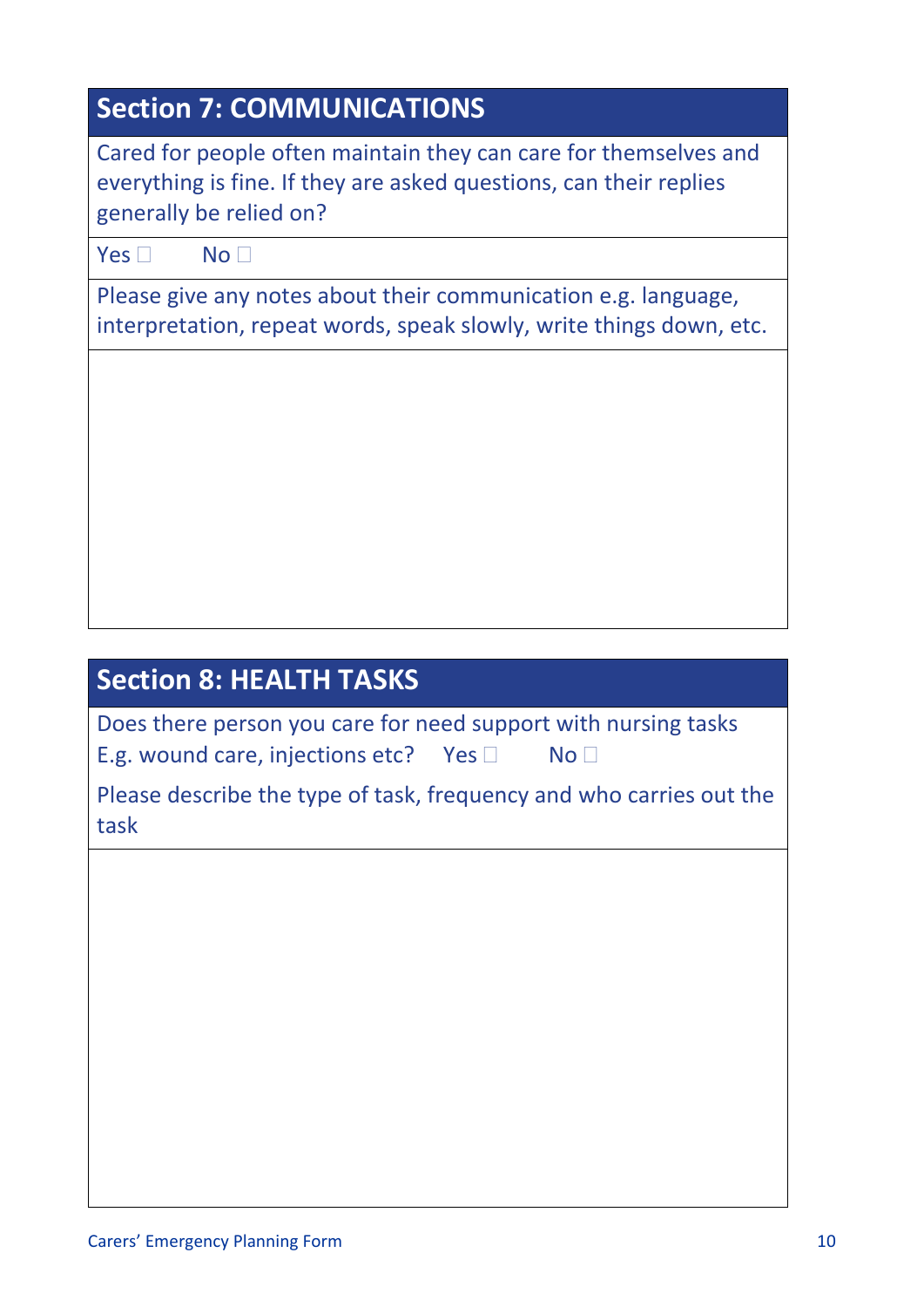<span id="page-11-0"></span>

| <b>Section 9: MOVING &amp; HANDLING</b>                                                        |
|------------------------------------------------------------------------------------------------|
| Does there person you care for require assistance with moving and<br>handling, e.g. transfers? |
| Yes $\square$<br>No <sub>1</sub>                                                               |
| Please describe the type of task, frequency and who carries out the task.                      |
| Moving around the home:                                                                        |
|                                                                                                |
|                                                                                                |
|                                                                                                |
|                                                                                                |
|                                                                                                |
| <b>Transfers:</b>                                                                              |
|                                                                                                |
|                                                                                                |
|                                                                                                |
|                                                                                                |
|                                                                                                |
| Getting out & about                                                                            |
|                                                                                                |
|                                                                                                |
|                                                                                                |
|                                                                                                |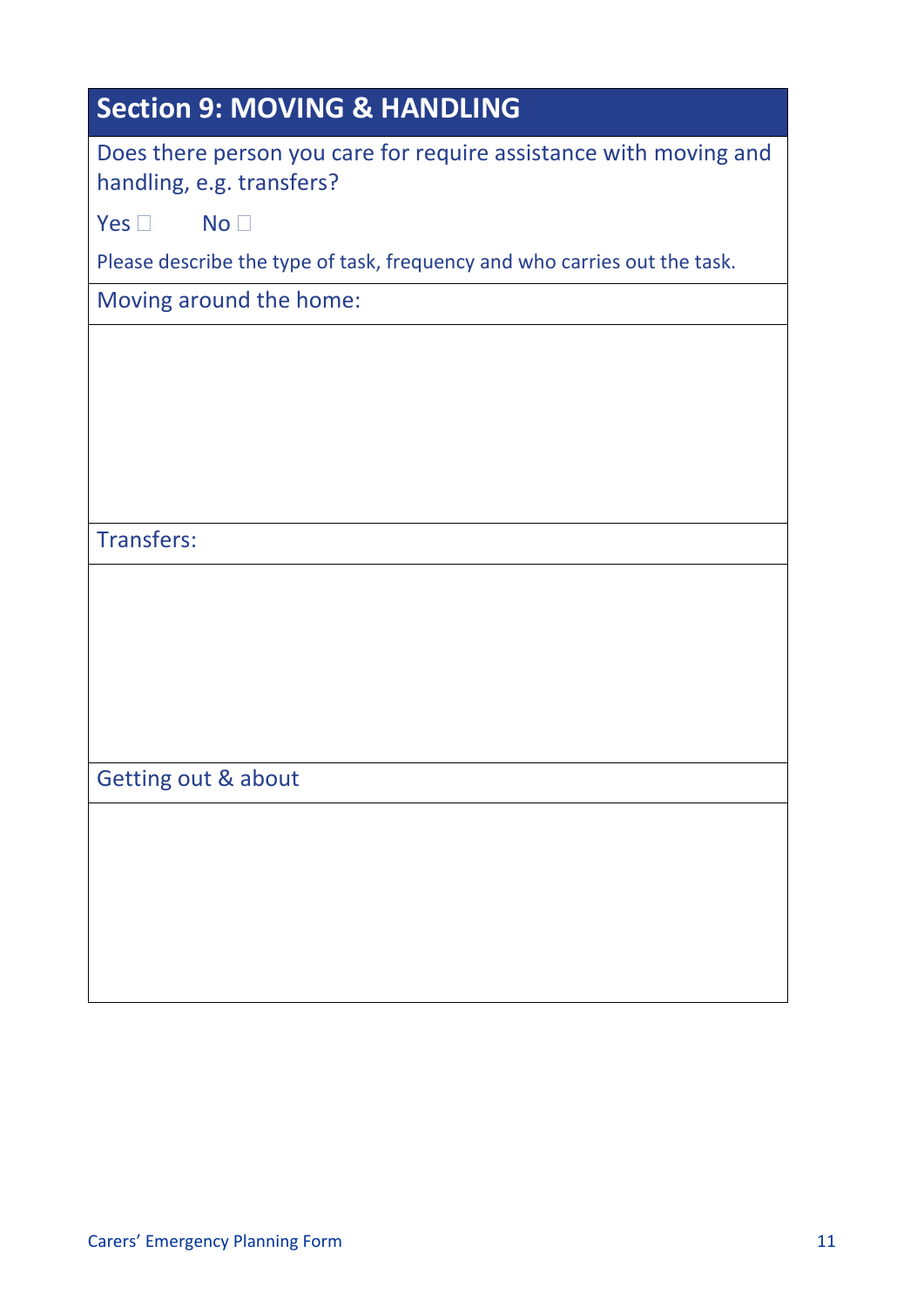### <span id="page-12-0"></span>**Section 10: EQUIPMENT**

Does the cared for person use mobility aids?

(E.g. hoist, frame, commode etc.)

If yes, please give details:

# <span id="page-12-1"></span>**Section 11: SAFETY DURING THE DAY & NIGHT**

During the **DAY**, how long (if at all) can the cared for person be left on their own?

Details:

During the **NIGHT**, how long (if at all) can the cared for person be left on their own?

Details: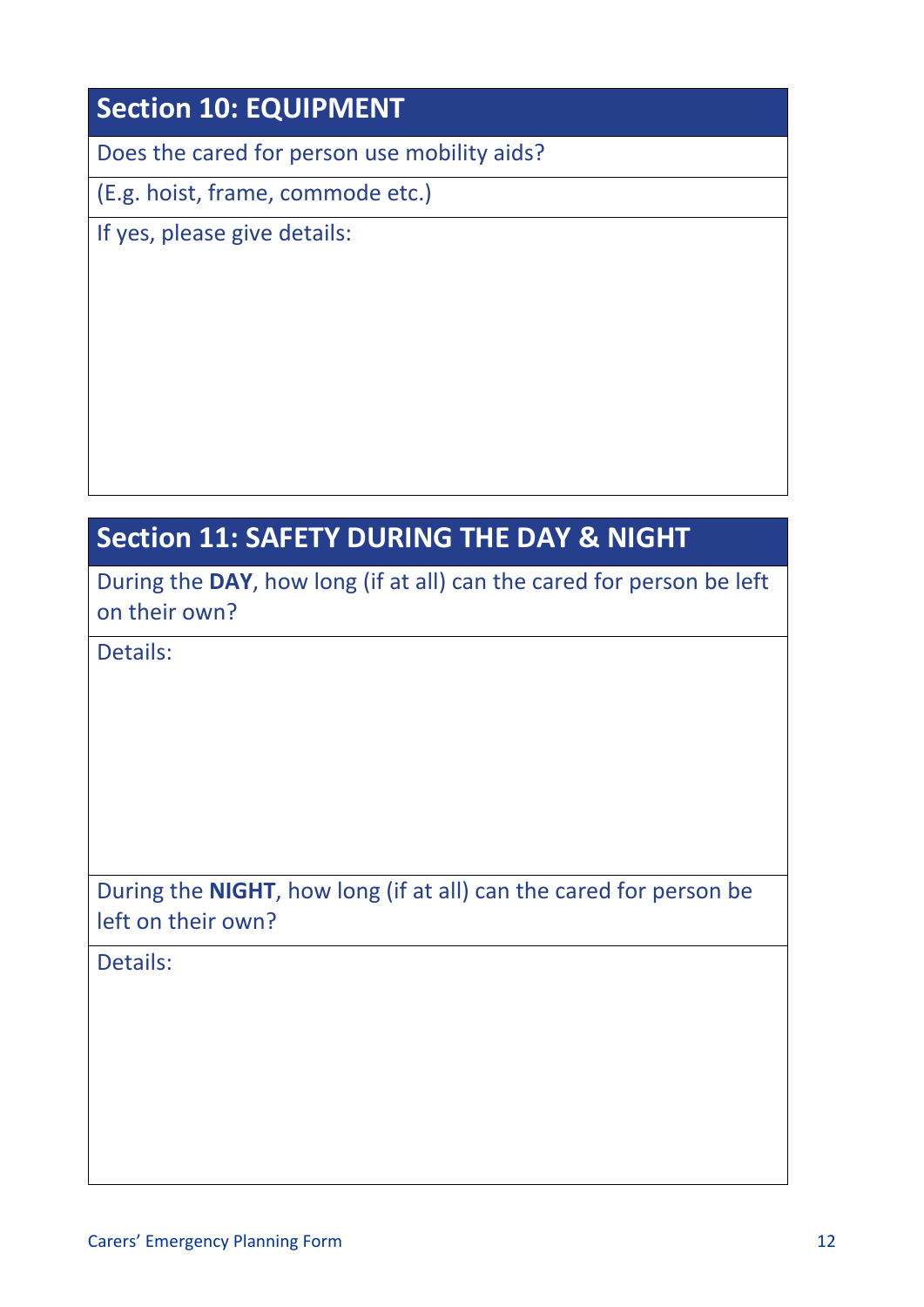<span id="page-13-0"></span>

| <b>Section 12: BEHAVIOUR ISSUES</b>                             |
|-----------------------------------------------------------------|
| The person I care for has the following behaviour issues:       |
| The best way to calm them down is:                              |
| The best way to break them bad news is:                         |
| Continued on a separate sheet?<br>No <sub>1</sub><br>Yes $\Box$ |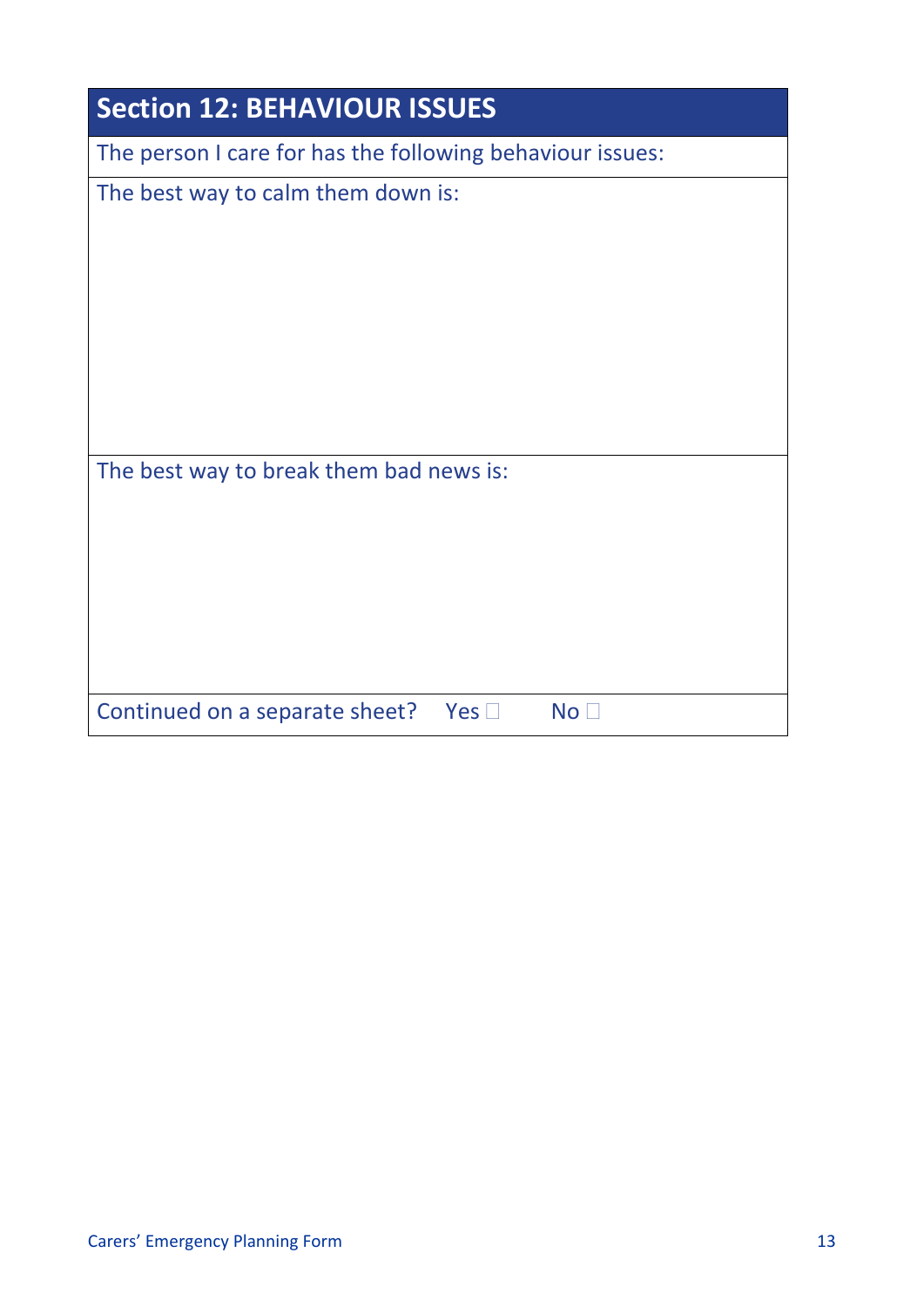<span id="page-14-0"></span>

| <b>Section 13: DAILY ROUTINE OUTLINE</b> |                 |  |
|------------------------------------------|-----------------|--|
| This routine happens daily / or on       |                 |  |
| <b>Time</b>                              | <b>Activity</b> |  |
|                                          |                 |  |
|                                          |                 |  |
|                                          |                 |  |
|                                          |                 |  |
|                                          |                 |  |
|                                          |                 |  |
|                                          |                 |  |
|                                          |                 |  |
|                                          |                 |  |
|                                          |                 |  |
|                                          |                 |  |
|                                          |                 |  |
|                                          |                 |  |
|                                          |                 |  |
|                                          |                 |  |
|                                          |                 |  |
|                                          |                 |  |
|                                          |                 |  |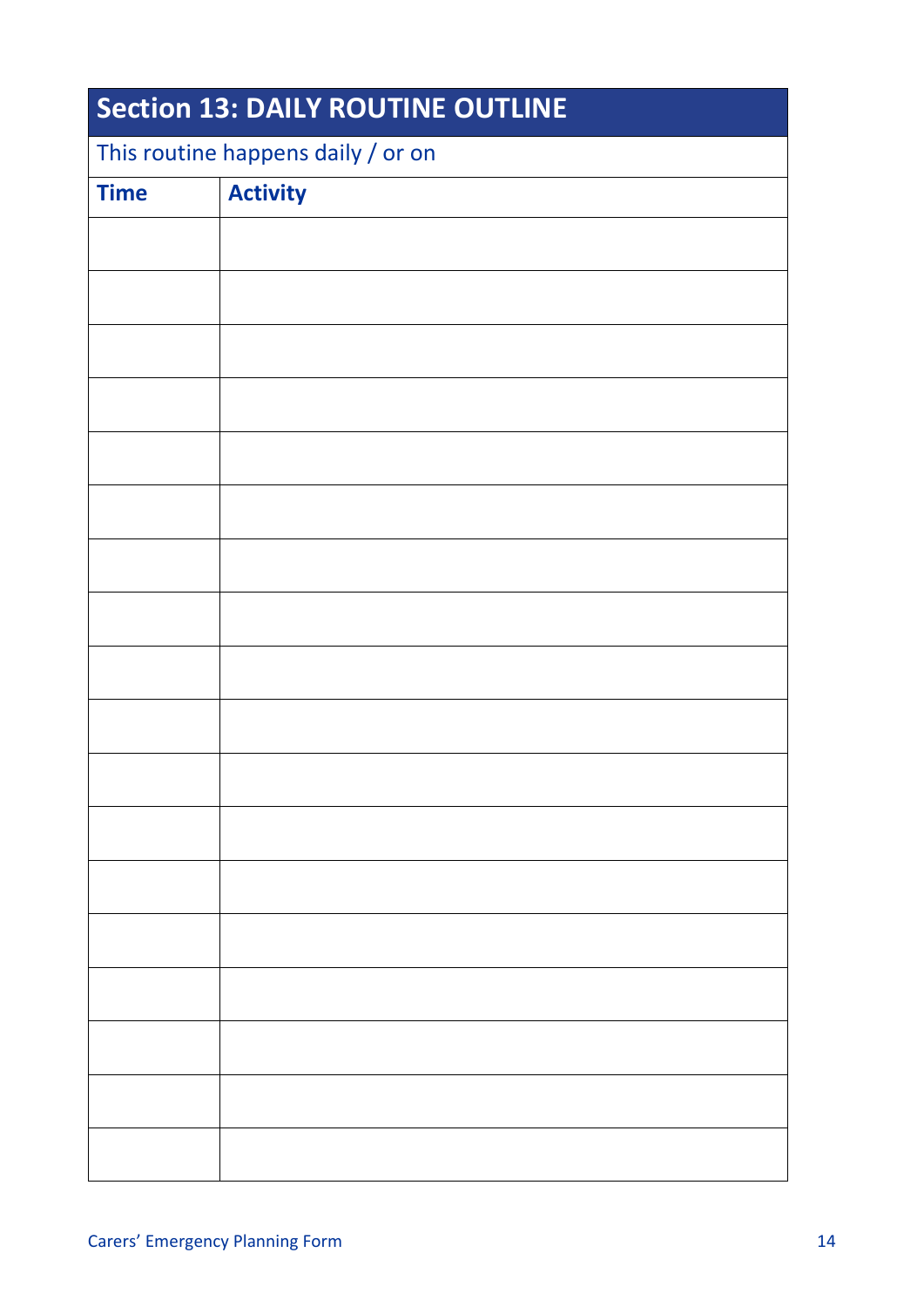### <span id="page-15-0"></span>**Section 14: WHAT DO YOU DO FOR THE PERSON YOU CARE FOR?**

| Please tick to select the relevant box.                                         |     |              |  |
|---------------------------------------------------------------------------------|-----|--------------|--|
|                                                                                 | Day | <b>Night</b> |  |
|                                                                                 |     |              |  |
| <b>Personal care</b>                                                            |     |              |  |
| (e.g. dress, wash, toilet eat/drink)                                            |     |              |  |
| <b>Health needs</b>                                                             |     |              |  |
| (e.g. dressings, injections)                                                    |     |              |  |
| Moving and Handling (e.g. helping with<br>getting in/out of chair/bed, walking) |     |              |  |
| Safety during the day/night                                                     |     |              |  |
| Life Planning/management<br>(e.g. dealing with letters/services,                |     |              |  |
| managing finances)                                                              |     |              |  |
| <b>Emotional Support (e.g. providing</b><br>company/dealing with crises)        |     |              |  |
| Day to day activities                                                           |     |              |  |
| (e.g. meals/laundry/transport outside<br>the home/leisure)                      |     |              |  |
|                                                                                 |     |              |  |
|                                                                                 |     |              |  |
|                                                                                 |     |              |  |
|                                                                                 |     |              |  |
|                                                                                 |     |              |  |
|                                                                                 |     |              |  |
|                                                                                 |     |              |  |
|                                                                                 |     |              |  |
|                                                                                 |     |              |  |
|                                                                                 |     |              |  |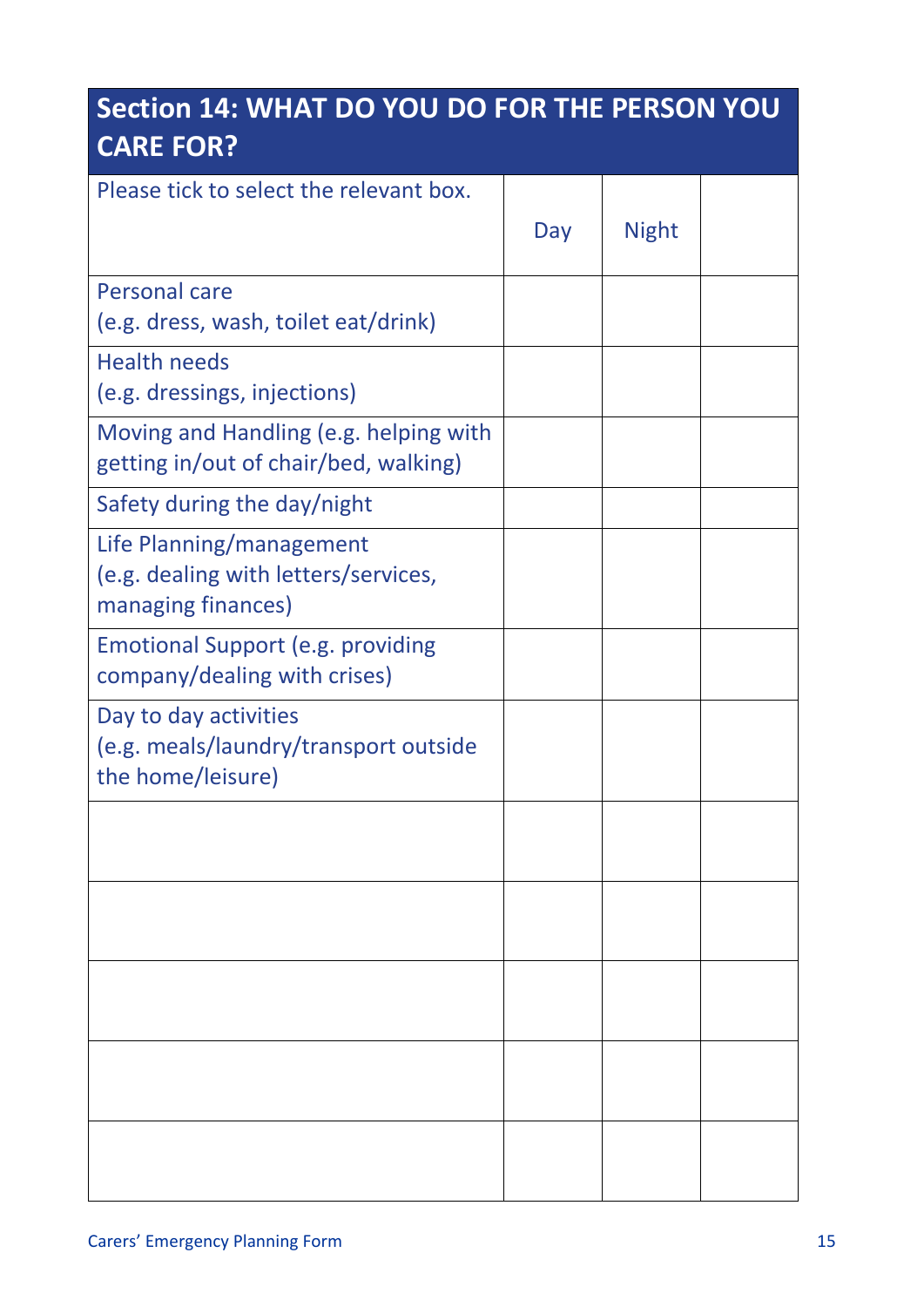| Please use this space to give more details about the care and  |  |  |
|----------------------------------------------------------------|--|--|
| support your provide or details of anything else not included: |  |  |
|                                                                |  |  |
|                                                                |  |  |
|                                                                |  |  |
|                                                                |  |  |
|                                                                |  |  |
|                                                                |  |  |
|                                                                |  |  |
|                                                                |  |  |
|                                                                |  |  |
|                                                                |  |  |
|                                                                |  |  |
|                                                                |  |  |
|                                                                |  |  |
|                                                                |  |  |
|                                                                |  |  |
|                                                                |  |  |
|                                                                |  |  |
|                                                                |  |  |
|                                                                |  |  |
|                                                                |  |  |
|                                                                |  |  |
|                                                                |  |  |
|                                                                |  |  |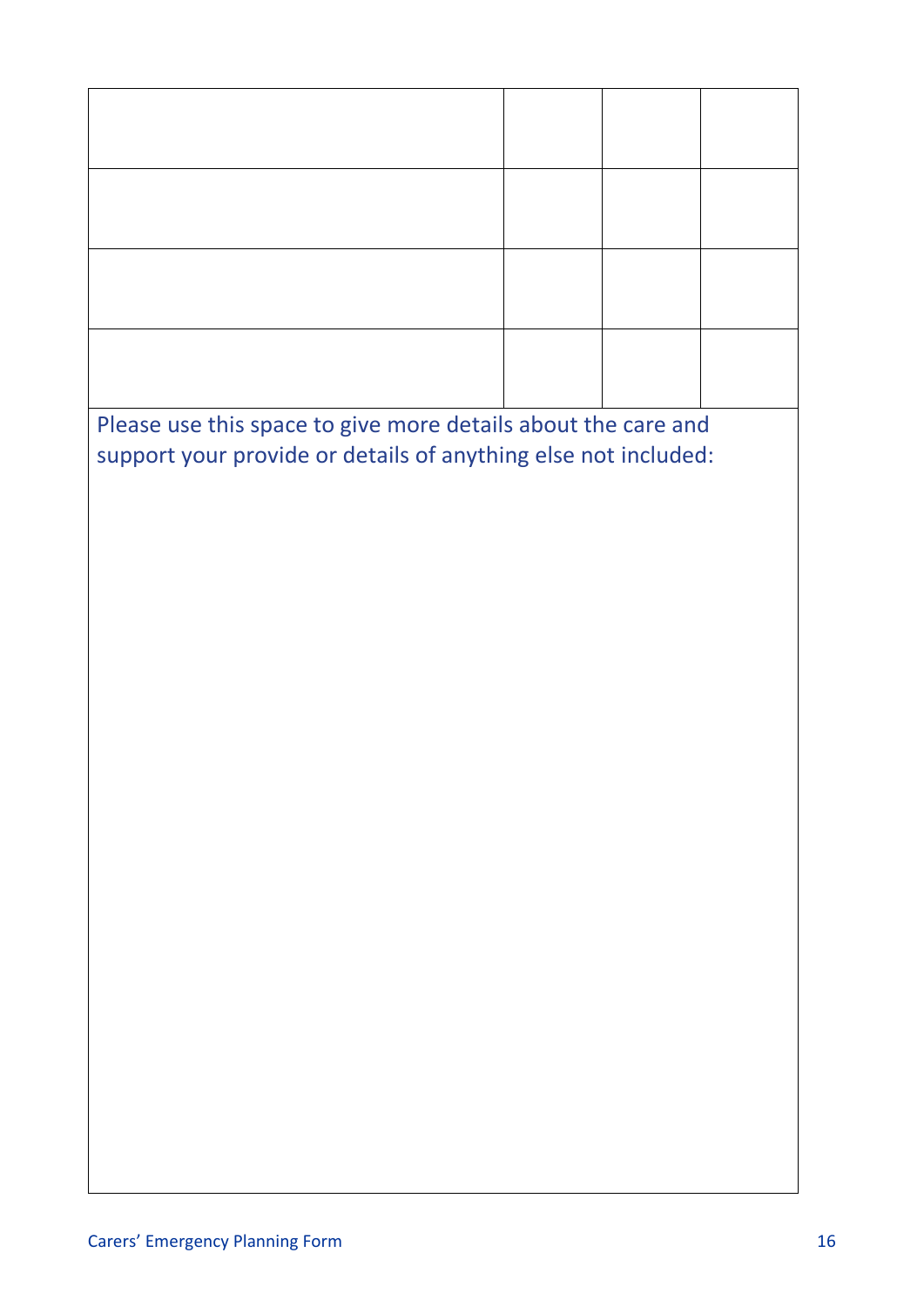### <span id="page-17-0"></span>**Section 15: THE PERSON YOU CARE FOR – LIKES AND DISLIKES**

To help the person providing replacement care, LIST THE MAIN LIKES AND DISLIKES and EVERYDAY PREFERENCES of the person you care for (e.g. meal times, types of food, daily activities, etc.):

### <span id="page-17-1"></span>**Section 16: MEDICATION:**

Does the person you care for take regular medication? Yes  $\Box$  No  $\Box$ 

To help the person that may be providing replacement care, list all the medication taken by the person you care for, where it can be found, what time it should be taken and by what method (e.g. with water, with food, or by injection) etc.

Is a dosette box used ? Yes  $\Box$  No  $\Box$ 

It is prepared by me / the pharmacy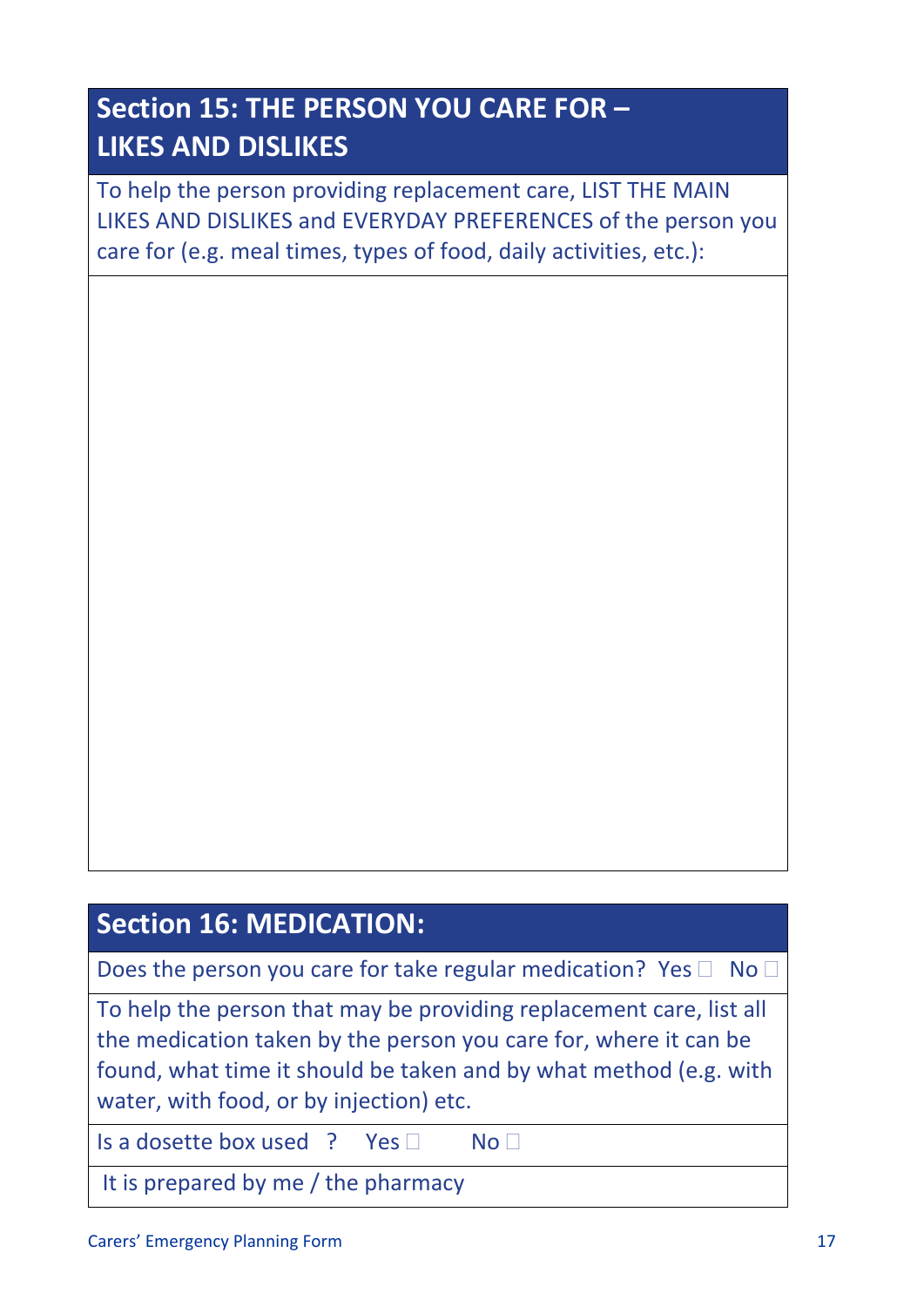| Where is the dosette box kept in the home? |  |
|--------------------------------------------|--|
|--------------------------------------------|--|

Where are the medications kept:

Other information about medication:

Non- medical supplements:

| <b>Medication /</b><br>supplements | <b>Where it is</b><br>kept | <b>Time to be</b><br>taken | How to be<br>taken |
|------------------------------------|----------------------------|----------------------------|--------------------|
| name                               |                            |                            |                    |
|                                    |                            |                            |                    |
|                                    |                            |                            |                    |
|                                    |                            |                            |                    |
|                                    |                            |                            |                    |
|                                    |                            |                            |                    |
|                                    |                            |                            |                    |
|                                    |                            |                            |                    |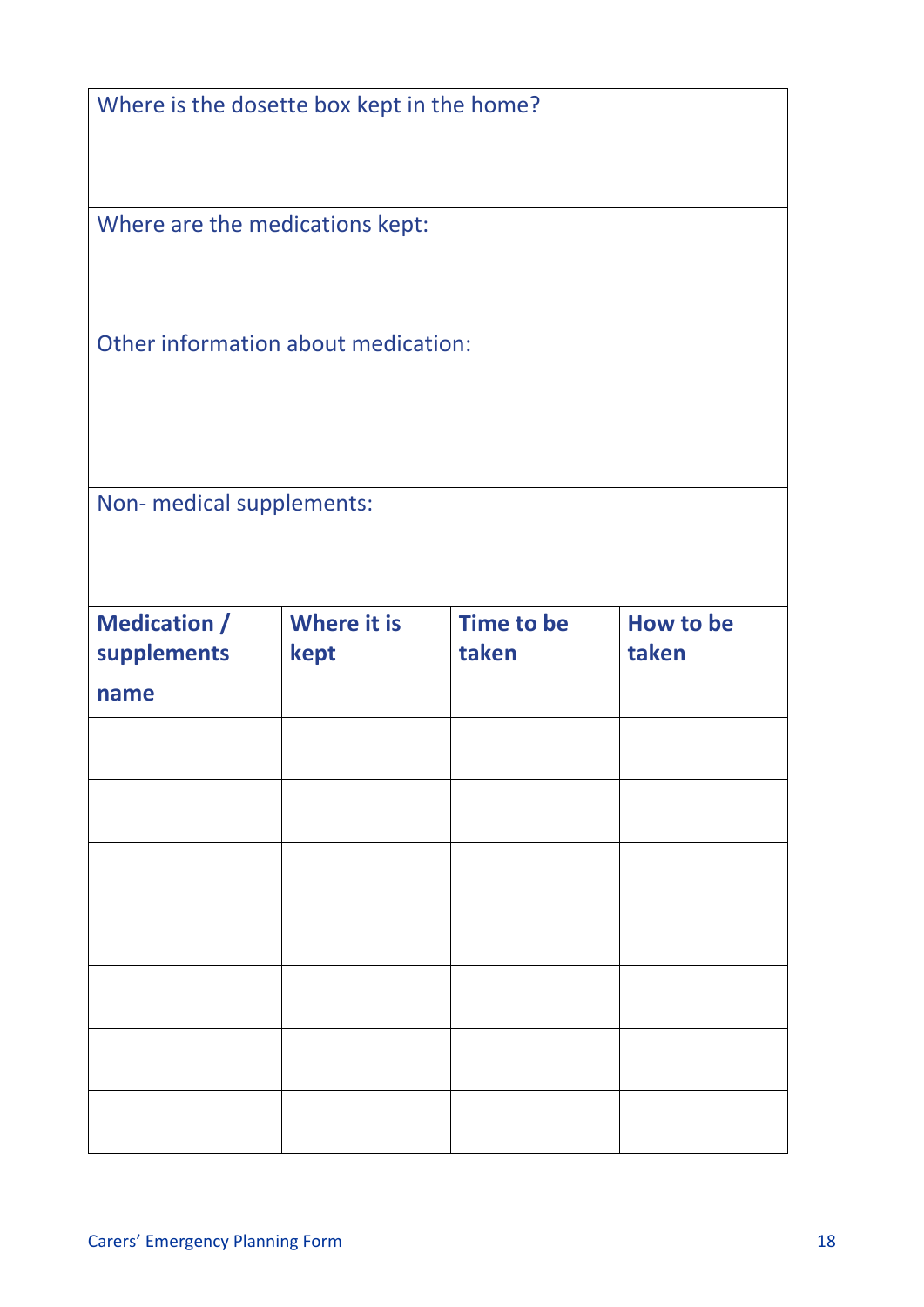<span id="page-19-0"></span>

| <b>Section 17: WHO HAS A COPY OF THIS PLAN?</b><br>The following people and agencies have a copy of this plan which I<br>need to contact with any updates and additional information. |  |  |  |  |
|---------------------------------------------------------------------------------------------------------------------------------------------------------------------------------------|--|--|--|--|
|                                                                                                                                                                                       |  |  |  |  |
|                                                                                                                                                                                       |  |  |  |  |
|                                                                                                                                                                                       |  |  |  |  |
|                                                                                                                                                                                       |  |  |  |  |
|                                                                                                                                                                                       |  |  |  |  |
|                                                                                                                                                                                       |  |  |  |  |
|                                                                                                                                                                                       |  |  |  |  |
|                                                                                                                                                                                       |  |  |  |  |
|                                                                                                                                                                                       |  |  |  |  |

| Carer's name     | Signature | Date |
|------------------|-----------|------|
| (block capitals) |           |      |
|                  |           |      |
|                  |           |      |